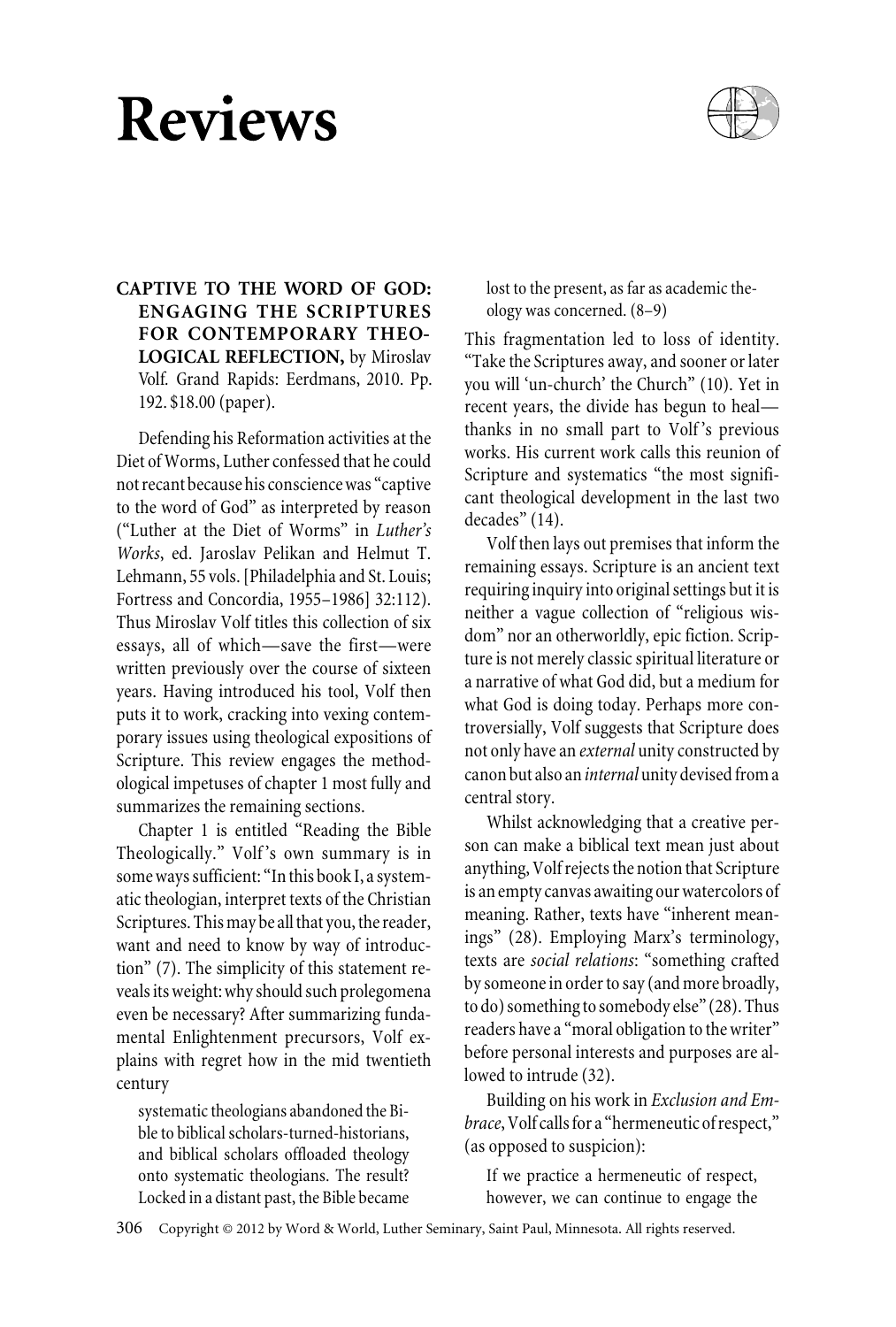text without suppressing puzzlement or even negative judgment, while patiently waiting for the sense to emerge, either as a result of a new insight or of a personal transformation. In our encounter with the Bible, tarrying in persistent non-understanding is often the condition of the possibility of genuine disclosure, in which we hear more than just the echo of our own internal voice. (35)

Volf 's navigation of thorny contemporary hermeneutical issues is admirable. He summarizes broad debates and centuries of development without being overly simplistic or dismissive. A reader unfamiliar with Volf 's previous work or current hermeneutical debates can still profit from this accessible format. Lengthy footnotes (some spanning multiple pages) engage Volf 's contemporaries on specific issues, leaving the main text clean for those readers interested primarily in what he has to say about the Bible.

Chapter 2, "Theology for a Way of Life," engages the pertinent question, What can academic theology offer to real life? Volf contends that "at the heart of every good theology lies not simply a theological vision but more importantly a compelling account of a way of life" (43). Chapter 3, "Soft Difference: Church and Culture in 1 Peter," is arguably his most compelling application of the hermeneutic of respect. Volf draws a mediating line between the classic sociological categories of world-*accommodating* "church" vs. world-*denying* "sect." First Peter's description of Christians as "aliens and sojourners" is rooted in transformation—not separation. Chapter 4, "Peculiar Politics: John's Gospel, Dualism, and Contemporary Pluralism," argues that John's Gospel is not itself dualistic but rather employs dualistic tension, showing how the world is in dualistic opposition to its creator and thus requires redemption. Volf then explores how this insight can inform contemporary debates on pluralism. Chapter 5, "God is Love: Biblical Reflections on a Fundamental Christian Claim in Conversation with Islam," discusses more broadly what this oft cited phrase means in 1 John 4 and how this affirmation functions in Muslim-Christian dialogue. Finally, Chapter 6, "Hunger for Infinity: Christian Faith and the Dynamics of Economic Progress," explores Ecclesiastes and the insatiability of human materialism. After reviewing underlying assumptions of the Protestant work ethic and the producer-consumer balance, Volf comes to the fundamental conclusion that "the economic problem cannot be solved by economic means alone" (158).

The topic of each essay will interest some more than others, but the lingering importance of this book is Volf 's approach*. Captive to the Word of God* is compellingly composed, accessible to non-scholars and, one hopes, a harbinger of more biblically grounded systematic theology to come.

> Reed Carlson Luther Seminary Saint Paul, Minnesota

**AS CHRIST SUBMITS TO THE CHURCH: A BIBLICAL UNDER-STANDING OF LEADERSHIP AND MUTUAL SUBMISSION**, by Alan G. Padgett. Grand Rapids: Baker Academic, 2011. Pp. 151. \$19.99 (paper).

*As Christ Submits to the Church* articulates a coherent biblical view of leadership, particularly in regard to gender roles. As the title suggests, Padgett asserts that Christ submits to the church in loving service and calls his followers to submit to one another in this same way.

In his first chapter, Padgett reviews debates over gender roles in evangelical circles, highlighting the ongoing debate between complementarians and egalitarians*.* The complementarian view holds that women and men are equal before God but have different, complementary roles in the home and church,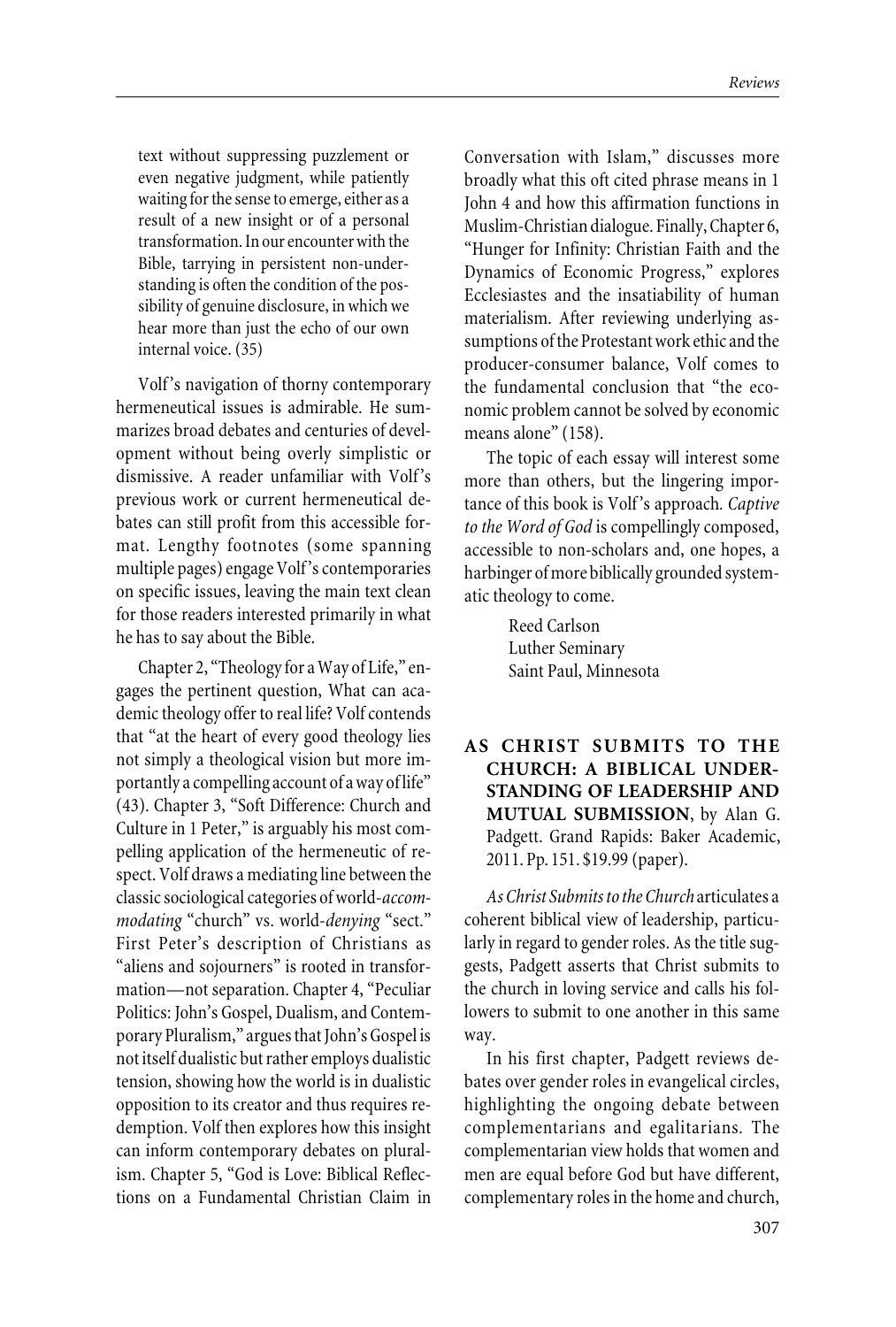in which women should submit to men. The egalitarian view finds biblical grounds for gender equality in all aspects of church and domestic life.

Padgett clearly sides with the egalitarian view and provides sound biblical and theological reasoning for his position. Before delving into biblical texts, however, he delineates his approach to reading Scripture, which he calls a "threefold sense" of Scripture. The *conventional* sense of Scripture is its plain sense in historical context, the *canonical* sense reads the part in light of the whole of Scripture, and the *contemporary* sense seeks application to life in the present day. Particularly important is Padgett's understanding that the canonical sense is Christocentric, orienting our reading of Scripture toward Jesus Christ and the Triune God. No single verse of Scripture can determine the church's view on gender relationships. The whole of Scripture, centered in Christ, shapes our understanding.

In chapter two, Padgett explores Pauline texts that speak of mutual submission. In Eph 5:21–33, Padgett argues that verse 21, "Submit yourselves to one another in reverence for Christ," is the overarching theme that applies to both husbands and wives, and indeed, to all Christians. The ideal of mutual submission finds expression also in Galatians 5:13, and comes powerfully to the fore in Phil 2:1–5, where Paul urges believers to look to the interests of others, having the same mind that was in Christ Jesus. The mind of Christ, of course, is described as one of self-emptying submission, taking the form of a slave, and being obedient even to the point of death on a cross (Phil  $2:6-11$ ).

Next, Padgett turns to the Gospels, where Jesus consistently teaches and lives a model of leadership that is loving service to others. Jesus rejects the worldly notion of authority as "lording it over" others, and teaches his disciples that being a leader means being the "slave of all" (Mark 9:35; 10:41–44). "For the Son of Man came not to be served but to serve, and to

give his life a ransom for many" (10:45). In John's Gospel, Jesus poignantly enacts his teaching about servanthood by washing his disciples' feet, exhorting them to follow his example (John 13:3–17).

In his third chapter, Padgett engages Pauline passages dealing with gender roles. He returns to Eph 5, emphasizing again that 5:21 applies to both husbands and wives. Though wives are told to submit to their husbands (5:22), husbands are told to love their wives "as Christ loved the church and gave himself up for her" (5:25)—i.e., with self-giving, sacrificial love. There is no permanent, unbending hierarchy set up, but exhortation for husbands and wives to serve one another freely and lovingly. Just as Christ submits to the church not in a permanent hierarchy, but by willingly taking the role of a servant, so husbands and wives are to love and serve one another out of reverence for Christ.

Padgett next examines gender roles in 1 Corinthians, noting the egalitarian nature of Paul's advice to married couples in 7:1–5. Analyzing 1 Cor 14:33–36, he concludes that the injunction for women to be silent had to do with a particular situation of certain women disrupting worship by asking questions, and was not intended to be a universal rule. The context of the passage is concern for order and peace in worship.

Context is critical also to understanding passages in 1 Peter and the Pastoral Epistles, which Padgett takes up in chapter four. These letters come from a later period, when the church was dealing with both internal threats from false teachers and external threats from growing opposition to the movement. The exhortations to submission in these letters are not mutual, but based on the established social hierarchy of Roman households. They demonstrate concern for the public reputation of the Christian faith in situations of instability and persecution, and thus are not normative for every time and place.

In chapter five, Padgett offers a fresh read-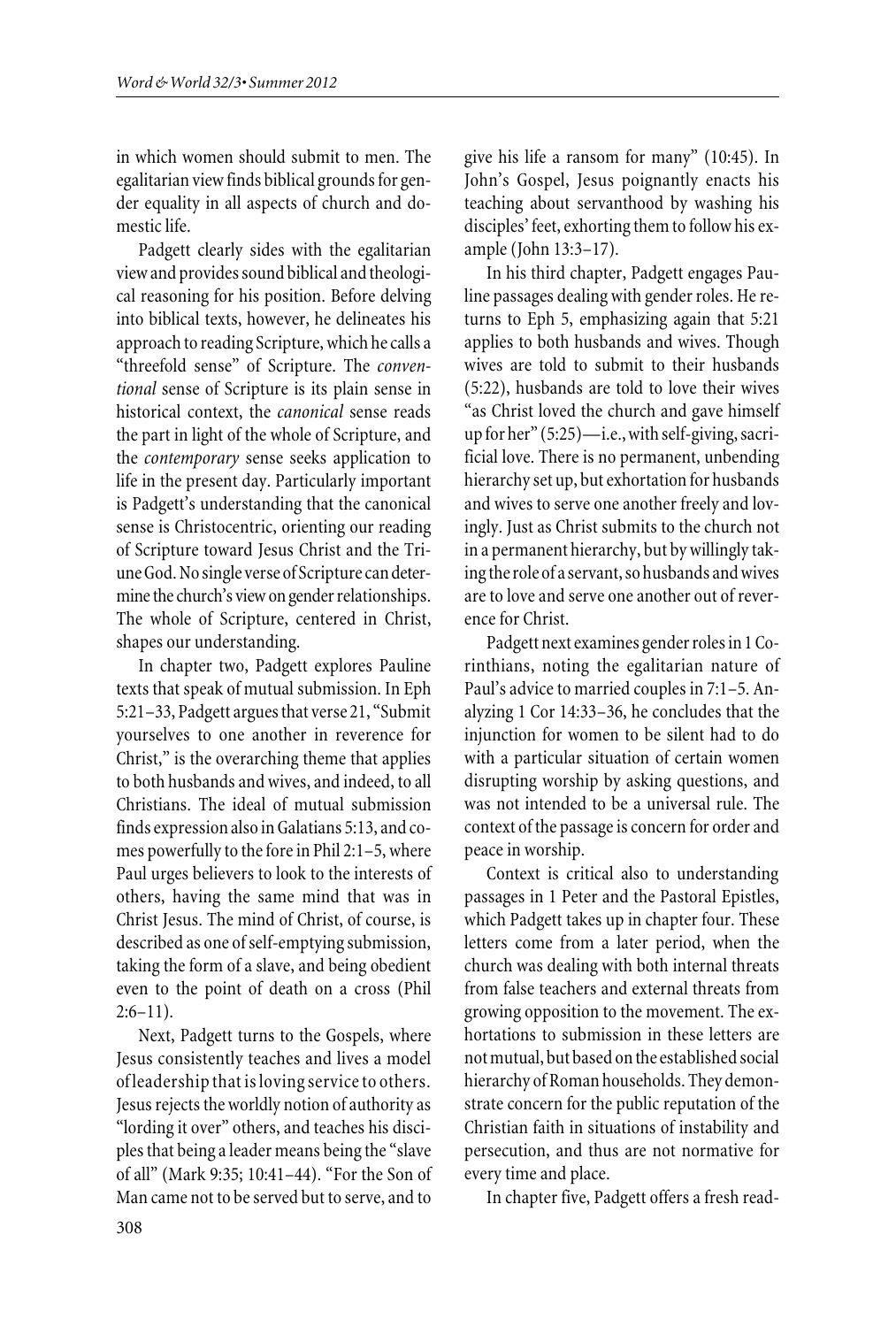ing of 1 Cor 11:2–16, the passage about head coverings in worship, based on reading "from the bottom up"—i.e., starting with the concluding point of Paul's argument. He asserts that verses 3–7a present the Corinthians' views, and that Paul corrects their mistaken assumptions about head coverings and gender roles by showing that, "in the Lord," differences of dress and custom between male and female are of no importance, since all people come from God (11:11–12).

In his final chapter, Padgett emphasizes that the ethic of submission must never be used to justify abuse and oppression. The command to submit is spoken first of all to those in power who, like Jesus, are called to serve and empower others, especially those who are weak. Ultimately, the ethic of mutual submission is grounded in the command to love God above all and to love our neighbors as ourselves.

Padgett has made a valuable contribution to the conversation about biblical views of leadership and gender roles, one that takes seriously what it means to follow Jesus, who came not to be served but to serve. His book merits careful consideration by all who care about Christ-centered leadership and community life.

> Elisabeth Ann Johnson Trinity Lutheran Church Watertown, Minnesota

# **FORTUNATE FALLIBILITY: KIERKE-GAARD AND THE POWER OF SIN**, by Jason A.Mahn.New York: Oxford University Press, 2011. Pp. 265. \$74.00 (cloth).

Jason Mahn has written a book that is at once a major contribution to the broad and deep stream of Kierkegaard research and a challenging resource for Christians concerned about simplistic reductions of the meaning of sin. Perhaps it should not surprise us that these achievements come together. The enigmatic Dane wrote to reform Christendom, and the long tradition of congregational book studies of his works continues, stimulated by recent publications such as Albert Anderson's *Kierkegaard* (Lutheran University Press, 2010). There is a tendency in some postmodern readings of Kierkegaard to limit discussion to the parade of pseudonyms and editors he employed. Mahn is fully conversant with postmodern strictures against abstractions and the "essentializing" of this father of existentialist thought. He will emphasize that SK speaks with plural voices and refuses to flatten out the differences in the speaking. But he correctly observes that he has written "not a postmodern reading of Kierkegaard but a Kierkegaardian reading of self and sin" (23). At the heart of that reading is the conviction that "our relationship with sin…exceeds (without entirely overthrowing) the measures of moral accountability" (6).

How is this delicate task to be accomplished? The bulk of the book is a careful exposition of the central pseudonymous writings of "our gadfly guide." But Kierkegaard comes into a much wider conversation. Mahn's own summary of the range of reference emphasizes that he has sought to work within a "Pauline-Lutheran tradition, which intersects also with the fifth century Latin Mass [for Easter Eve] and, more oddly, with a French postmodern a/theistic Jew [Emmanuel Levinas]" (157). That Easter Eve liturgy constantly resurfaces in the book and should be cited as we engage the Kierkegaard readings: "O truly necessary sin of Adam, which is cancelled by Christ's death! O happy fault (*felix culpa*) which merited such and so great a redeemer!" Mahn clearly recognizes that "fallibility" is not "fault" (4, 8), but he will argue "that Kierkegaard repeats the rhetorical patterns and deep theological logic of fortunate Fall when he persistently perceives grace through the fractures of human fallibility" (2). Mahn offers a Kierkegaard who will read both fallibility and fault in the light of redemption, suggesting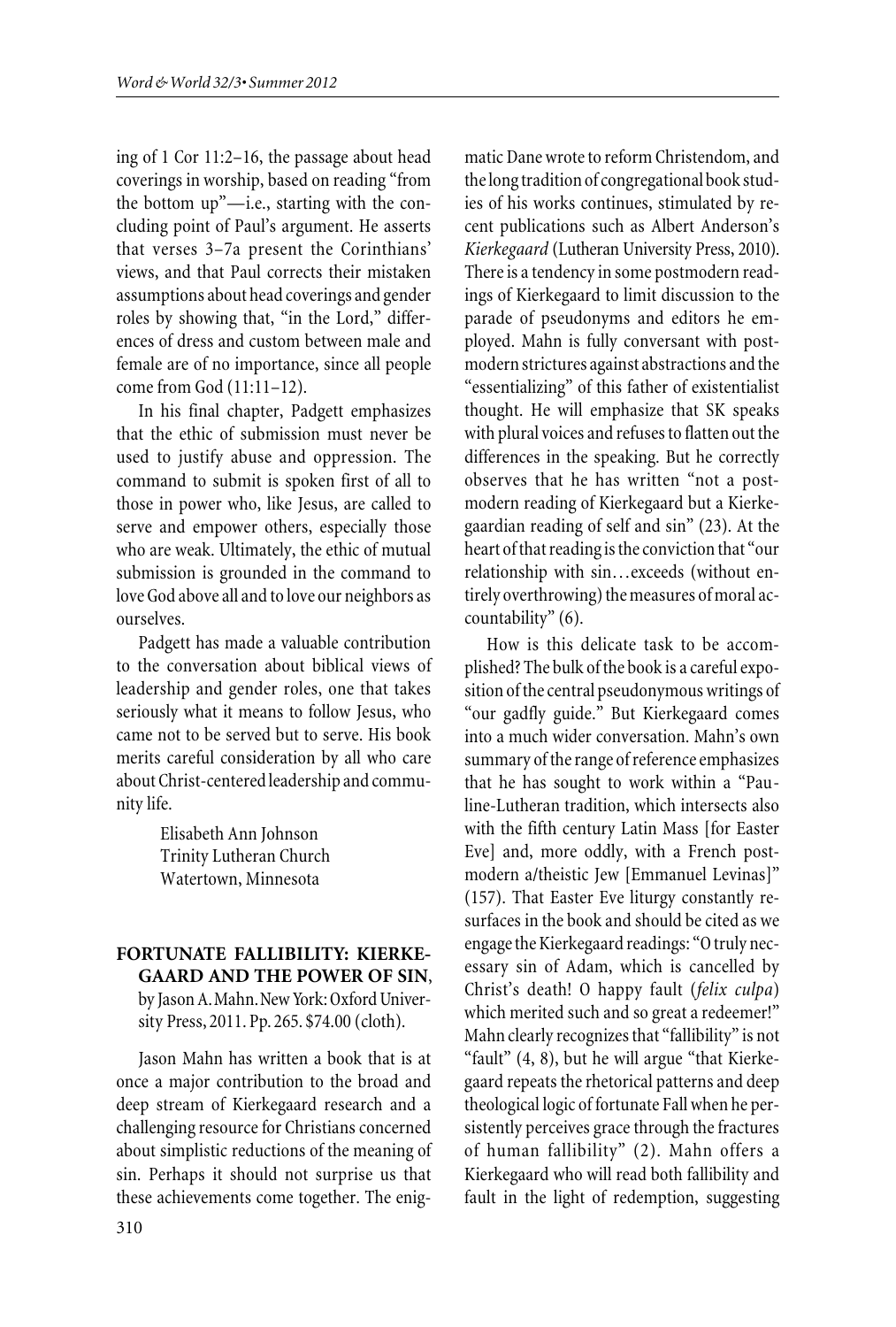"neither simple orthodoxy nor paradox alone, but a kind of para/orthodoxy" (3).

Early on, Mahn works with *Fear and Trembling* and well remembers that pseudonymous author John the Silent One cannot understand Abraham on the way to Mount Moriah. There is indeed a "teleological suspension of the ethical," as Abraham draws the knife. But the heart of Mahn's exposition draws us into the density of *Th*e *Concept of Anxiety* by Vigilius Haufniensis (the watchman of Copenhagen) and Anti-Climacus's (the "decisively Christian" pseudonym) works, *The Sickness unto Death* and *Practice in Christianity.* So we encounter *felix fragilitas* (in *CA*), *felix fallibilitas* (in *SD*) and *felix offensatio* (in *PC*). The book closes helpfully with a consideration of Kierkegaard's signed ("veronymous") works drawing on his own talk of "two-handedness" to locate the argument firmly on Holy Saturday, between cross and resurrection.

*The Concept of Anxiety*'s steadfast emphasis on individual responsibility for sin would seem unpromising territory for an effort to resist "the moralization of sin." But Mahn well notes the plural voices in the book, highlighting how "dogmatics" and "psychology" both will be involved in what we come to say of "the fortune of human fallibility" (173). In every chapter Mahn is a very close and careful reader of these elusive texts, but perhaps the passage that serves him most directly is from *The Sickness unto Death*, where Anti-Climacus asks, "Is despair an excellence or a defect? Purely dialectically, it is both.…The possibility of this sickness is man's superiority over the animal.…to be able to despair is an infinite advantage, and yet to be in despair is not only the worst misfortune and misery—no, it is ruination" (*SD*, 15). Anti-Climacus knows that, over against the spiritless citizens of Copenhagen, conscious despair is "dialectically closer" to healing (173). In turn, *Practice* lifts up "a particular and peculiar Christ [who] means to bring healing and rest but does not and cannot



**"Few are more highly qualified than Carl Braaten to offer commentary — and enduring perspectives — on the so-called 'quest for the historical Jesus.' . . . Braaten's conclusion is emphatic: Jesus Christ can never be the end-product of a scholarly 'quest'; rather, the necessary eyewitness accounts have already been entrusted to Christ's church through divine revelation. Whether or not we have the fortitude to embrace that witness is another matter."— J. Daryl Charles**

#### ISBN 978-0-8028-6668-4 155 pages  $\cdot$  paperback  $\cdot$  \$20.00 **155 pages · paperback · \$20.00**

**At your bookstore, or call 800-253-7521 www.eerdmans.com**

2036

WM. B. EERDMANS PUBLISHING CO. 2140 Oak Industrial Drive NE .<br>Grand Rapids, MI 49505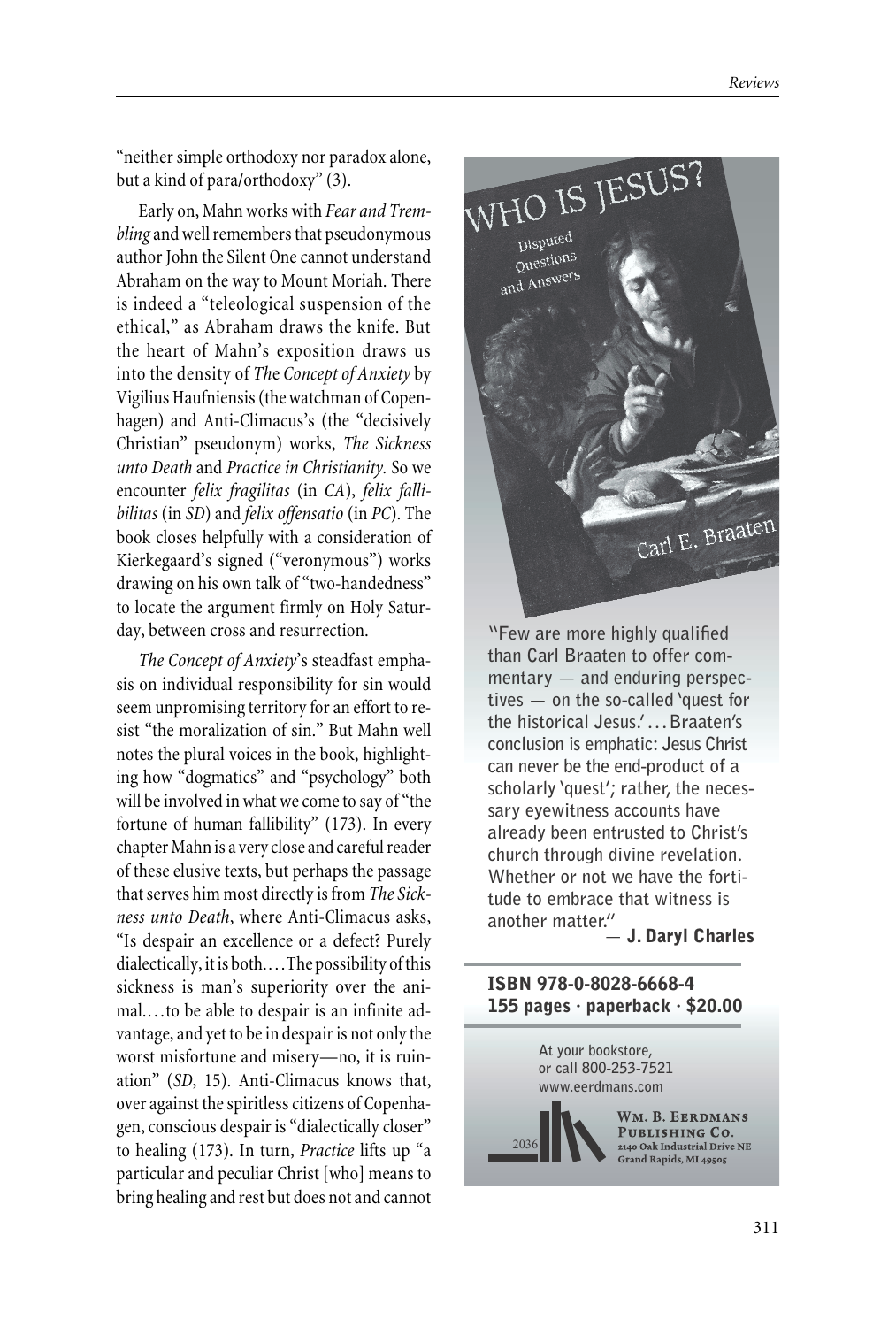do so without making offense exceedingly possible" (173).

What a ride on this *Via Negativa*! Jason Mahn is well aware of the risks such a journey entails. He knows that speaking finally of "*Felicitas,"* of joy in the cross, will raise feminist objections to any talk of sorrow expressing itself in joy (188). He recognizes that in rejecting univocal discourse he risks "fideism," "belief in belief, which is but another crafty form of self-confidence" (50). The liturgy's analogical speech, resisting "unbounded equivocation," will not give up a claim to truth but must proceed without the "assurance of having comprehended what it says" (50). It is difficult to live on Holy Saturday, to maintain one's balance in the "in-between." Living there, can one for example be certain that all theodical ventures are rooted in self-justifying motives (cf. *CA*'s critique of Hegel's interpretation of the Fall "not because it is bad theodicy but because it*is*theodicy," 64)? But, such uneasiness aside, Jason Mahn profoundly offers Christian readers the pastoral wisdom of learning to speak of sin in plural voices. He wisely calls for "reading sin backward from the special revelation of Christ rather than forward from the idea of a primal unity" (211). Perhaps that angle of vision is the concrete expression of what Kierkegaard called "the infinite qualitative difference." In the face of that, one might well utter the decentering "O!"

> Paul R. Sponheim Luther Seminary Saint Paul, Minnesota

# **CONVERSIONS: TWO FAMILY STO-RIES FROM THE REFORMATION AND MODERN AMERICA**, by Craig Harline. New Haven, CT: Yale University Press, 2011. Pp. 320. \$27.50 (cloth).

Craig Harline, author of *Conversions* and professor of history at Brigham Young University, is perhaps better acquainted with conver-

sion than most scholars due to his years as a Mormon missionary. Harline's personal investment pervades *Conversions* in both his methodology and storyteller's tone. For example, Harline eschews quotation marks and footnotes in order to preserve his narrative prose. This uniquely intimate approach is one reason to read *Conversions*, and makes it highly suitable for book groups, sermon anecdotes, or recreational reading.

Despite the title, Harline's narrative history actually traces three conversion stories from three centuries: Jacob Rolandus converts from the Reformed church to Catholicism in the seventeenth-century Netherlands, Michael Sunbloom converts to and from Mormonism and grapples with his emerging sexuality in twentieth-century America, and the author's great-grandparents leave their Swedish Lutheran roots for Mormonism in nineteenthcentury Stockholm. Harline's text dedicates chapters to these different stories in alternation. This structure serves Harline's purpose, which is to hold seemingly unrelated narratives in tension so that the more familiar aspects of one story may lend familiarity and significance to seemingly irrelevant history.

Jacob is the primary subject of the book and best exemplifies the religious conversion dynamic with which Harline claims to be concerned. Jacob's story—cobbled together from his own encoded journal, family correspondence, legal and ecclesiastical records, and Jesuit archives—is about his daring midnight flight from his family home to Catholic Antwerp. Because of the breadth of primary source material, Harline is able to paint a fairly comprehensive picture of Jacob's motives and his family's reactions. For example, it illustrates the devastating effect Jacob's conversion has on his family members, and inspires reflection on the role and education of women. The Rolandus family story heartrendingly demonstrates the complexity and trauma of religious conversion.

Jacob's modern corollary is Michael Sun-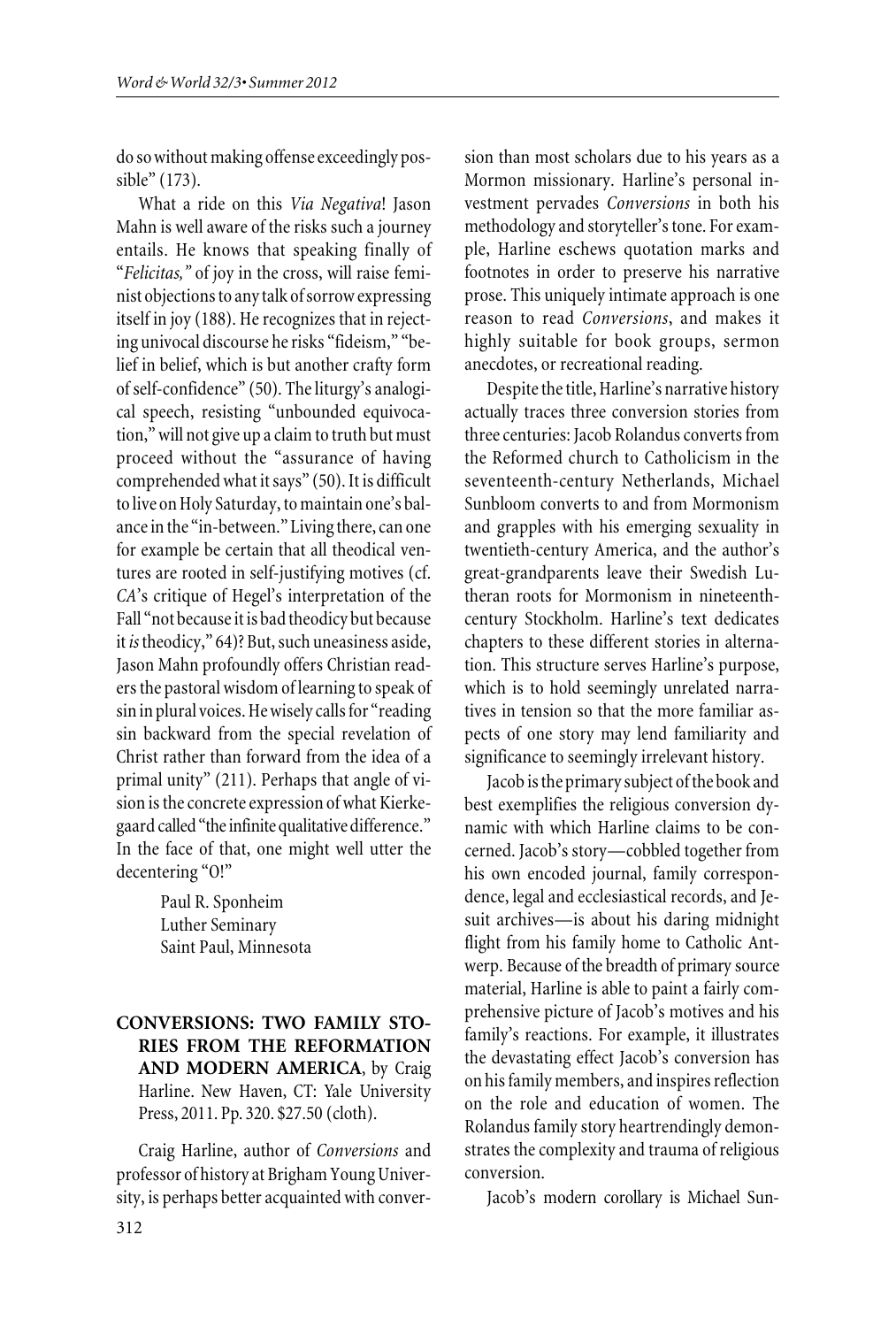bloom. Harline's treatment of Michael's story seems less germane to the book's stated purpose than the Rolandus story. The Sunbloom narrative comes to be dominated by Michael's gradual discernment of his own homosexuality, and not his conversion to and from Mormonism. This reader was occasionally confused as to why it was included in this book about religious conversions. Harline was aware of this potential criticism at the time of his writing, and included a justification in his postscript. Harline writes that he decided to include the Sunbloom story because he "wanted to show explicitly how the distant past could possibly have meaning in the present, and vice versa" (269). All well and good, but the most relevant component of Michael's story (namely his conversion) is given relatively little attention. Having said that, Harline's treatment of Michael's personal revelation is stirring (he is a close personal friend to Michael and a witness to many of the narrated events). Many readers will be moved by the chapters dealing with Michael's growing awareness of his sexual orientation and his emotionally fraught conversations with his parents.

The story about Harline's Swedish greatgrandparents (the Härlins) is given much less space than the other two narratives, and exists primarily as an appendix to his methodological commentary. Therefore this review also treats those two elements alongside one another. Harline gets into some bizarre territory when he discusses conversion tables and method acting techniques like Affective Memory (19ff.). Basically, he wants to explain the process by which one takes an historical account, selects a more recent and personally relevant story, and accesses the significance of the past event via the personal significance of the more recent one (see especially the fourth chapter and postscript). In that context the Härlin conversion story is presented as a less effective Affective Memory (44). There are three reasonable critiques to raise beyond the simple confusion caused by including a third

conversion narrative in a book titled "Two Family Stories." First, if the Härlin story doesn't suffice, it either shouldn't be included or it should be mentioned only in passing to set up the memory Harline actually intends to pair with the Rolandus story, which is to say the Sunbloom story. Second, the Härlin story is actually quite applicable, and therefore perhaps deserves more attention than the Sunbloom story. Third, the Härlin and Sunbloom stories illustrate a flaw in the method. They contribute nothing to the reader's ability to understand and empathize with the Rolandus story. Although it occurred over 250 years ago, the beauty of the Rolandus story and the primary sources Harline discovered is that they convey such a timelessly personal story, requiring no additional contextualization.

Ultimately, Harline has produced a moving and valuable book. His narrative style uncovers the drama and relevance of seemingly stale historical accounts. The informal style makes it less useful in a scholarly sense, but more entertaining and accessible. For that reason, students of history will appreciate *Conversions* most for its ability to contextualize historical events and concepts. More casual readers will appreciate Harline's engaging writing, some rather incredible historical connections (look especially for the Walt Disney and Van Gogh anecdotes), and the intimate insights into family trauma.

> Mark J. Dixon Princeton Theological Seminary Princeton, New Jersey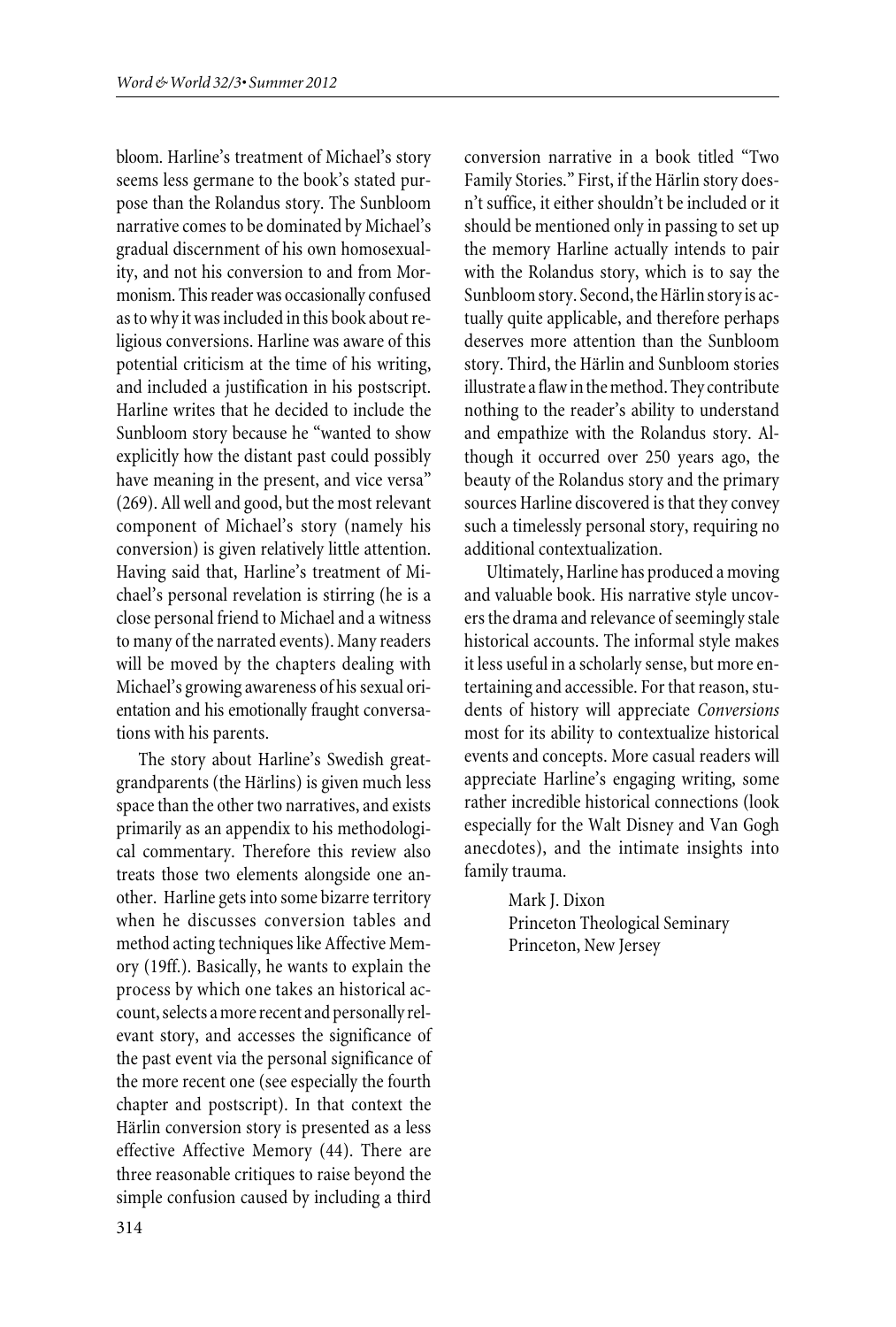## **GRAND ENTRANCE: WORSHIP ON EARTH AS IN HEAVEN,** by Edith M. Humphrey. Brazos Press, 2011. Pp. 244. \$22.99 (paper).

Much recent literature on worship purports to resolve intractably differing positions concerning "the worship wars" without ever actually transcending the terms of the present intractability. Theologies of worship are unique among the theological disciplines in always needing to take the temperature of the current scuffles, which is why books with titles like *Beyond the Worship Wars* or *Reaching Out without Dumbing Down* can be brisk sellers.

Theologians of worship compose much that does not worry itself over these perennial debates, but most of this production is *for* Christian worship rather than *about* Christian worship. Many pastors, though attuned to the spectacular resources at their disposal for worship planning and liturgy construction, may be weary of picking up books that are once again initiating a meta-conversation on a topic that is abstracted from their particular historical or sacramental locus.

That being said, here is my advice: Try this one. Edith M. Humphrey enters the fray of competing theologies of Christian worship with a genuinely interesting thesis. "The rancor and fighting found among North American Christians when they discuss worship needs to be placed in the context of a big idea. Worship should not be considered only in terms of relevance for today, or in terms of beautiful music and good aesthetics; rather, worship is *entry*" (3). Note that Humphrey admits she is entering into the "worship wars" conversation, but is doing so with a proposal for a big idea that, perhaps, can transcend the war and change the terms of the discussion.

I believe she does succeed in reframing the conversation, even if she does not successfully place the entirety of the worship wars in a big-idea context. Her social location plays a large part in the irresolution of her success. Humphrey, in the book's preface, shares that this book was written "during the last stages of a pilgrimage that began over thirteen years ago and that was fulfilled in a concrete (though not final) manner when I was received in the Orthodox Church by 'chrismation' (anointing with oil) on Pentecost, 2009" (ix.) Her conversion, as well as her previous ecclesial locations, influence her perspective. This is the greatest weakness of the book, and also its greatest strength. There are very few theologians or worshipers who have the breadth of charitable experience Humphrey does—from worship in the Salvation Army, to Protestantism, to Roman Catholicism, and finally to Orthodoxy.

For readers most interested in the grand proposal concerning the grand entrance, I recommend the first five chapters of the book in particular. The first chapter is a succinct and helpful chapter on individual prayer and corporate worship. The next four chapters trace the theme of entrance in the Old Testament, New Testament, traditional liturgies of the East, and traditional liturgies of the West. This genealogy of "entrance" benefits readers, giving them a new entry point into reading Scripture and historic liturgies as entrance into worship. Generally speaking, Humphrey concludes that "worship appointed for the Lord involves entrance into a large company, space, and action; to objectify and critique worship…precludes any such entrance" (36). It calls for "preparation, repentance, memory, continuity, integrity, and a deliberate resolve to make room for each other" (57). Ultimately, entrance into worship is made possible, and invited by, the Lord.

These early chapters are winsome, analytical, and smart, and they stick to their theme. However, in the next chapter, Humphrey takes a tour of modern-day Christian worship. This chapter reads more like notes from a road trip than sustained analysis of entrance playing out in these contexts. The bigger problem, however, arises in the next chapter on "Avoiding Pitfalls in Public Worship." As much as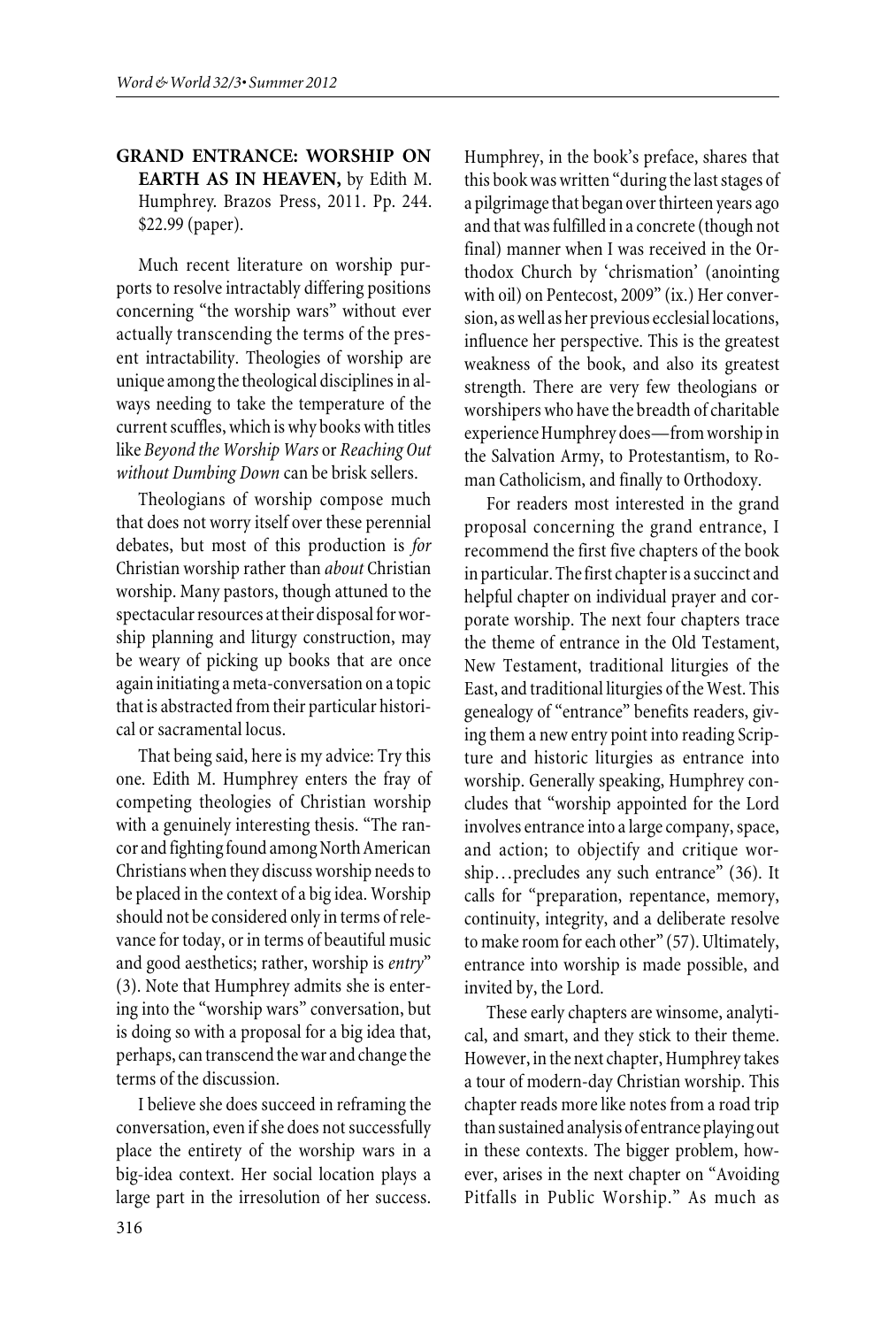Humphrey has attempted to "consider past liturgies and practice, as much as possible, with a sympathetic eye, looking to learn from our older siblings" (113), she does not extend this same level of sympathy to more Pentecostal or evangelical styles of worship. It would have been much more interesting, in this late stage of the book, to read Humphrey's analysis of the relative merits of the liturgies of the East as they compared to, say, entrance in Western liturgies, or even an internal comparison of two Eastern liturgies themselves.

Instead, the final chapter is an ad hoc set of criticisms of contemporary worship a theologian who has recently been received by chrismation into the Orthodox church is likely to level—contemporary worship is too focused on atmospherics, worship is too "me"-centered, praise songs are inadequately theologically poetic, worship tries to be à la carte rather than tied to a particular tradition, and worship is often abused as a marketing tool (or even on the market). Clearly, these are all problematic approaches to worship that churches *other* than Orthodox churches are falling into. Humphrey does not turn a critical enough eye to her own tradition, something she admits up front when she says that "Eastern Orthodox are not predisposed to evaluate how things 'went'" (1). Yes, but if a book like this is going to critique how things are going in Christian worship, the same critical tools need to be applied to all the traditions, not just the "newer" ones.

Humphrey can still write such a book that includes more internal critique, and when she does, I will buy it and read it. I have benefited immensely from her main thesis, been warned by some of the dangers of her method, and am thankful for the broadly ecumenical nature of her approach.

> Clint Schnekloth Good Shepherd Lutheran Church Fayetteville, Arkansas

# **A JOURNEY OF GRACE: THE FOR-MATION OF A LEADER AND A CHURCH (AN AUTOBIOGRAPHY)**, by Herbert W. Chilstrom. Minneapolis: Lutheran University Press, 2011. xvii + 614 pp. \$28.00 (paper).

This book is the autobiography of Herbert Chilstrom, prominent American Lutheran leader in the second half of twentieth century, most notably as the first presiding bishop of the Evangelical Lutheran Church in America, 1987–1995. His story is a fascinating one—of a young, ambitious, and dedicated man who rose from humble origins to the head of a major American Protestant denomination. In his narrative we have one insider's account of the development of this denomination, and a description of the persons and events that determined its early course. It is a memoir, with all the power and limitations of that genre: giving us a sense of how one individual saw events, yet necessarily something written significantly after the fact. Chilstrom does quote extensively from contemporary sources, most notably his own letters and writings, but it is also clear that, at least in some parts, hindsight does necessarily color the interpretation of the events. He is candid, forthright, and does not flinch from describing difficult situations that arose in his life and his career, something that has been a hallmark of his career. Yet at times one might actually wish that he had been more reflective about these events, perhaps even second-guessing directions and decisions (more about this later).

The first half of the book is about his early life in central Minnesota, his education and call to the ministry, his career as a Bible teacher and parish pastor, and finally his service as President/Bishop of the Minnesota Synod of the LCA, from 1976 to 1987. He describes himself as an "Evangelical conservative with a radical social conscience," and the journey to this point is well described here, especially his evolution from a conservative religious position